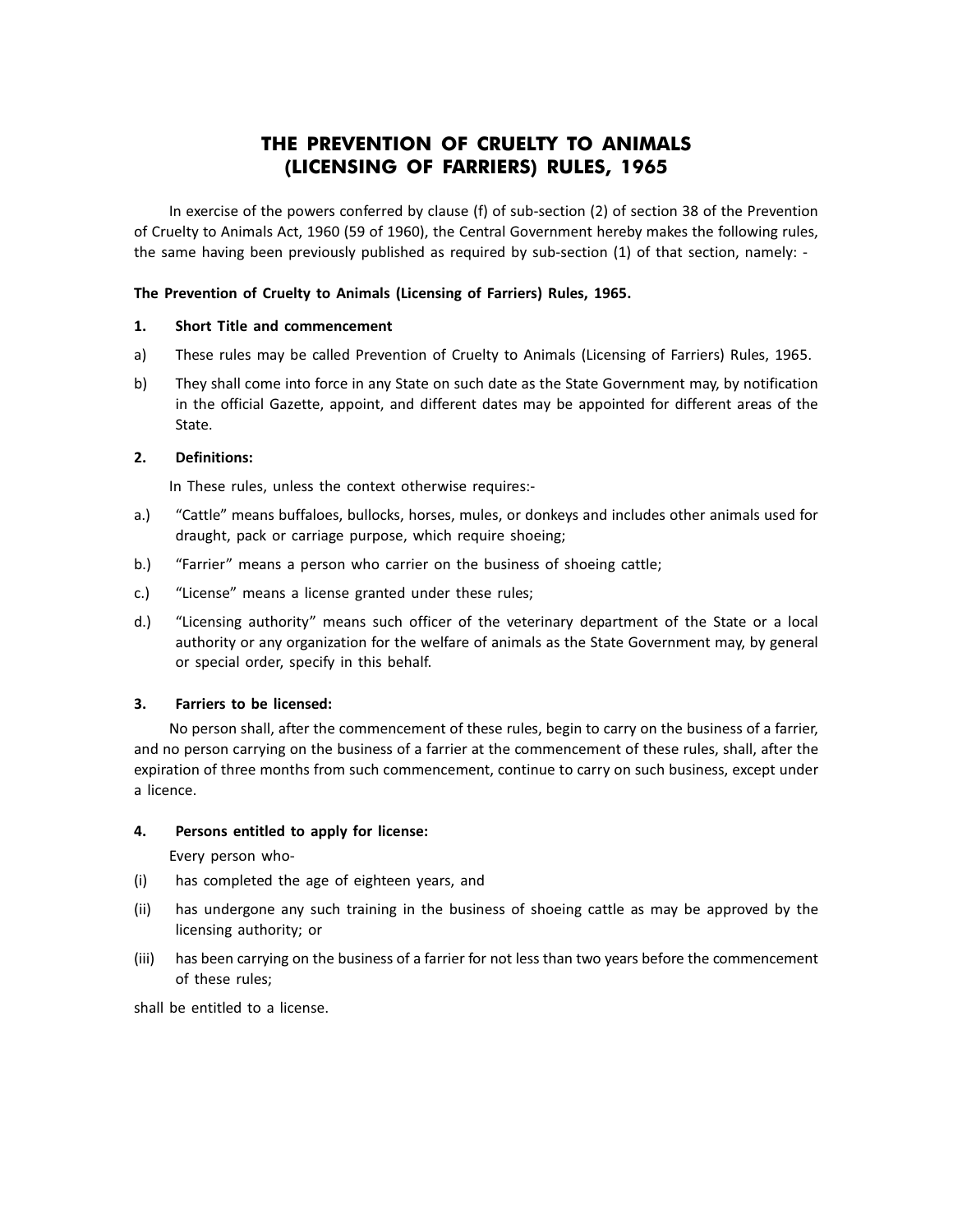# **5. Application for license:**

Every person who at the commencement of these rules is carrying on the business of a farrier and who intends to carry on such business after such commencement and every person who intends to begin such business after such commencement shall apply in writing to the licensing authority for a license giving his name, place of residence, place of business. His qualifications for the license and such other particulars as the licensing authority may require.

# **6. Grant of License:**

The licensing authority shall after satisfying himself as to whether the applicant is a fit and proper person to be granted a license and whether he has equipped himself or has made arrangements for equipping himself with proper tools and other implements for the purpose of his business, grant to every applicant who is duly qualified in this behalf a license in the form prescribed in the annexure to these rules.

*Explanation:* The tools and other implements which a person carrying on or intending to carry on the business of a farrier shall ordinarily have in his possession are the following, namely: -

- 1. Driving hammer with claws.
- 2. Hand hammer.
- 3. Drawing knife.
- 4. Scorcher knife.
- 5. Pincers.
- 6. Buffer.
- 7. Rasp.
- 8. Chisel for cutting bar iron.
- 9. Punch for making nail holes.
- 10. Nails for shoeing.
- 11. Twitch.
- 12. Wooden plank for finishing work.
- 13. Iron anvil.
- 14. Good quality wrought iron for shoes.

#### **7. Term of license and renewal thereof:**

(1) A license shall be valid for a period of two years from the date of its grant, but it may be renewed from time to time on application made by the licensee stating the period from which the license is to be renewed:

Provided that no license shall be renewed for a period exceeding two years at a time.

(2) The renewal of a license shall be made by inscribing, in the columns provided for the purpose in the license, the date of renewal, the date of expiry of the renewed license and the signature of the licensing authority.

#### **8. Issue of duplicate license:**

If a license is defected, lost or destroyed the licensing authority may after making such inquiry into the matter as he thinks fit, issue a duplicate.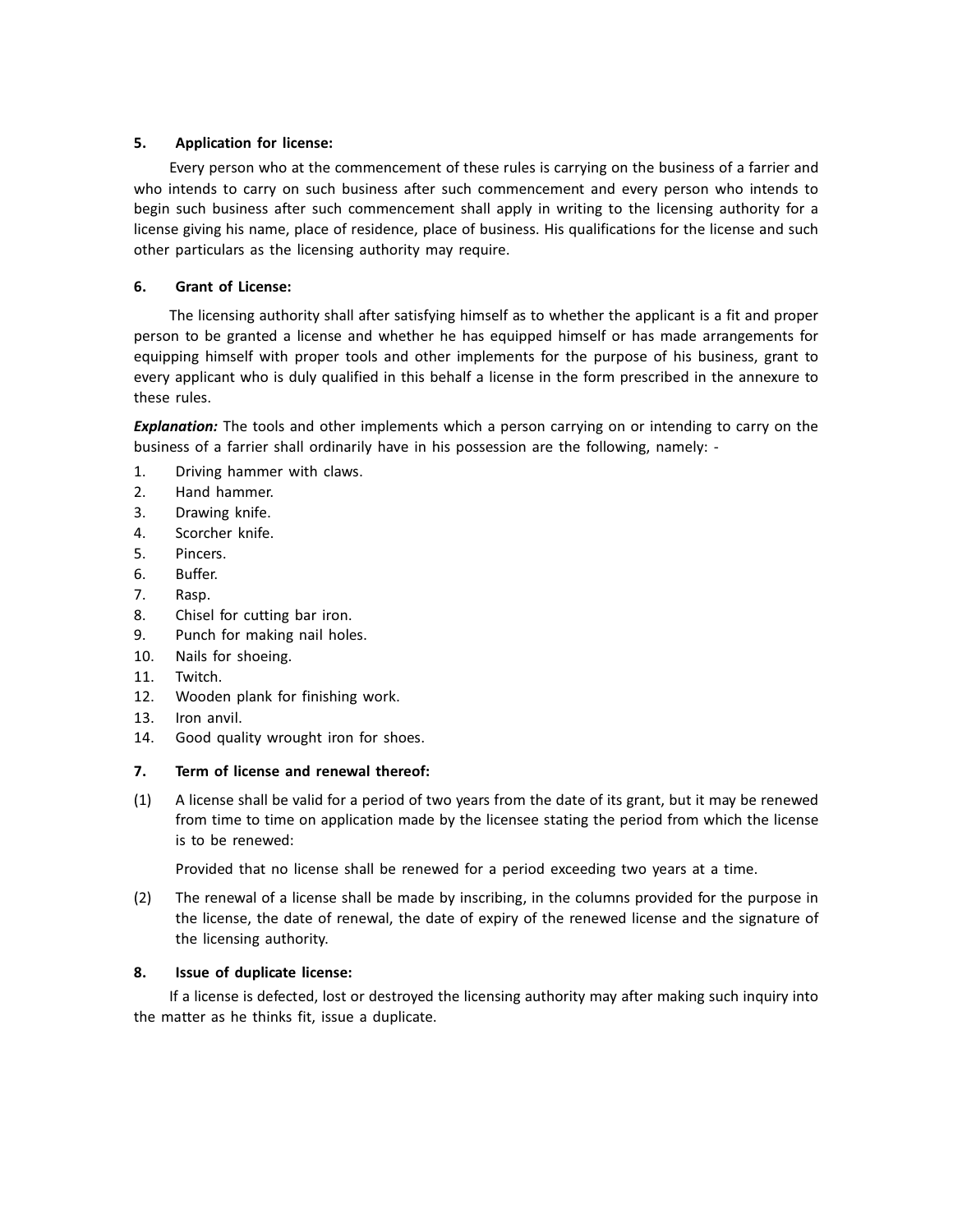#### **9. Farrier to exercise reasonable care and skill**

Every licensee under these rules shall exercise an reasonable degree of care and skill in the shoeing of cattle.

### **10. Cancellation of license**

- 1) It shall be lawful for the licensing authority to enter the place of business of any licensee during normal working hours for the purpose of inspection; and if, in the opinion of the licensing authority the licensee is unable to exercise a reasonable degree of care and skill in the shoeing of cattle or is not properly equipped for the purpose of his business, he may, after giving the licensee a reasonable opportunity of being heard, cancel the licence.
- 2) A licence may also be cancelled if the licensing authority is satisfied, after giving the licensee a reasonable opportunity of being heard that there has been a breach of any of the conditions of the licence.

\* An appeal shall lie from any order refusing or canceling a licence under these rules to such authority as the State Government may, by notification in the official Gazette, specify for the purpose.

# **11. Issue of fresh licence after cancellation**

A person whose licence has been cancelled under rule 10 may be granted a fresh license on application made in this behalf if the licensing authority is satisfied that having regard to the circumstances obtaining at the time of such application, there is no reason why the applicant should not be granted a fresh licence.

# **12. Fees**

- (1) The fees payable on every application for a license shall be one rupee and that on every application for renewal of the license or for a duplicate thereof shall be fifty paise.
- (2) Such fees may be paid either in cash or by affixing non-judicial stamps of equivalent value to the application.

#### **13. Maintenance of register**

The licensing authority shall maintain a register containing full particulars relating to every licence.

Inserted by the licensing of Farriers (Amendment) Rules, 1966 – vide Government of India, Ministry of Food, Agriculture, Community Development and co-operation (Department of Agriculture) Notification No. 1913/65- LD, dated the 8<sup>th</sup> March, 1966.